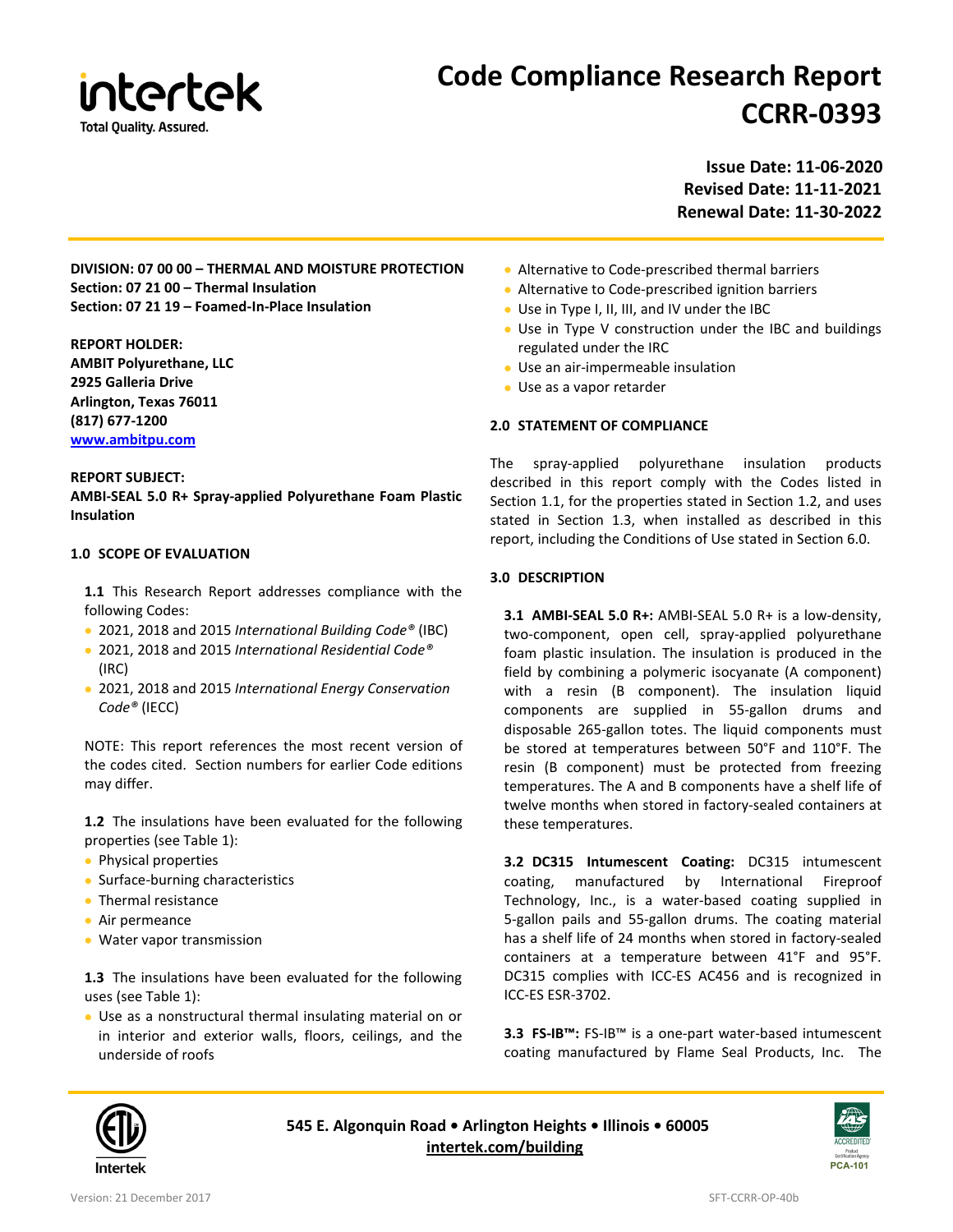

coating is supplied in 5-gallon pails and 55-gallon drums, and has a shelf life of 6 months when stored in unopened containers between 40°F and 80°F.

#### **4.0 PERFORMANCE CHARACTERISTICS**

**4.1 Surface-burning Characteristics:** The insulation, at a thickness of 4 inches, has a flame-spread index of 25 or less and a smoke-developed index of 450 or less when tested in accordance with ASTM E84. Based on large scale tests in accordance with NFPA 286 and ICC-ES AC377 Appendix X, the insulation can be installed at greater thicknesses as described in Sections 5.3 and 5.4. When the insulation is separated from the interior occupied space of the building with minimum 1/2-inch-thick gypsum board, the maximum insulation thickness is not limited. Under the IRC, a thermal barrier of minimum 23/32-inch-thick wood structural panel is also permitted, and the maximum insulation thickness is not limited.

**4.2 Thermal Resistance:** The thermal resistance of the AMBI-SEAL 5.0 R+ insulation is shown in Table 2.

**4.3 Air Permeability:** The insulation, at a minimum thickness of 3 inches, is considered air-impermeable insulation in accordance with IBC Section 1202.3 or IRC Sections R202 and R806.5 and is considered an air barrier material complying with IECC Section C402.5.1.3, based on testing in accordance with ASTM E2178.

**4.4 Water Vapor Permeability:** The insulation, at a minimum thickness of 2.5 inches, is a Class III vapor retarder in accordance with IBC Section 202 and IRC Section R202, based on testing in accordance with ASTM E96 (desiccant method), and may be used where a Class III vapor retarder is required under IBC Section 1404.3 or IRC R702.7.

## **5.0 INSTALLATION**

**5.1 General:** The insulation must be installed in accordance with the manufacturer's published installation instructions, the applicable Code, and this Research Report. A copy of the manufacturer's instructions must be available on the jobsite during installation.

**5.2 Application:** The insulation is spray-applied on the jobsite using a volumetric positive displacement pump as

identified in the AMBIT application instructions. The insulation must be applied when the ambient temperature is greater than 20°F. The insulation must not be used in areas that have a maximum in-service temperature of greater than 180°F. The insulation must not be used in electrical outlet or junction boxes or in contact with water, rain, or soil. The insulation must not be sprayed onto a substrate that is wet or covered with frost or ice, loose scales, rust, oil, or grease. The insulation must be protected from the weather during and after application. The insulation is applied in passes a minimum of 1/2 inch thick and a maximum of 8 inches thick.

## **5.3 Thermal Barrier:**

**5.3.1 Application with a Prescriptive Thermal Barrier:** The insulation must be separated from the interior living space of the building by an approved thermal barrier of 1/2 inch thick gypsum board, or an equivalent 15-minute thermal barrier complying with and installed in accordance with IBC Section 2603.4 or IRC Section R316.4, as applicable. The prescriptive thermal barrier is not required when the insulation is used in sill plates and headers or in perimeter joint spaces at no more than 3-1/4 inches thickness as permitted in IRC Section R316.5.11. Additional exceptions are provided in Sections 5.3.2 and 5.4.

When the insulation is separated from the interior living space of the building with minimum 1/2-inch-thick gypsum board, the maximum thickness is not limited. Under the IRC, a thermal barrier of 25/32-inch-thick wood structural panel is also permitted, and the maximum insulation thickness is unlimited.

**5.3.2 Application without a Prescriptive Thermal Barrier:** The insulation may be installed without the 15-minute thermal barrier prescribed in IBC Section 2603.4 and IRC Section R316.4, when installed as described in this section. The AMBI-SEAL 5.0 R+ insulation, applied maximum of 8 inches on walls and maximum 14 inches on ceilings must be covered on all surfaces with DC315 intumescent coating applied at 18 wet mils  $(1.13 \text{ gal}/100 \text{ft}^2)$ .

The coating must be applied over the insulation in accordance with the coating manufacturer's instructions and this report. Surfaces to be coated must be dry, clean, and free of dirt, loose debris, and other substances that



**545 E. Algonquin Road • Arlington Heights • Illinois • 60005 [intertek.com/building](http://www.intertek.com/building/)**

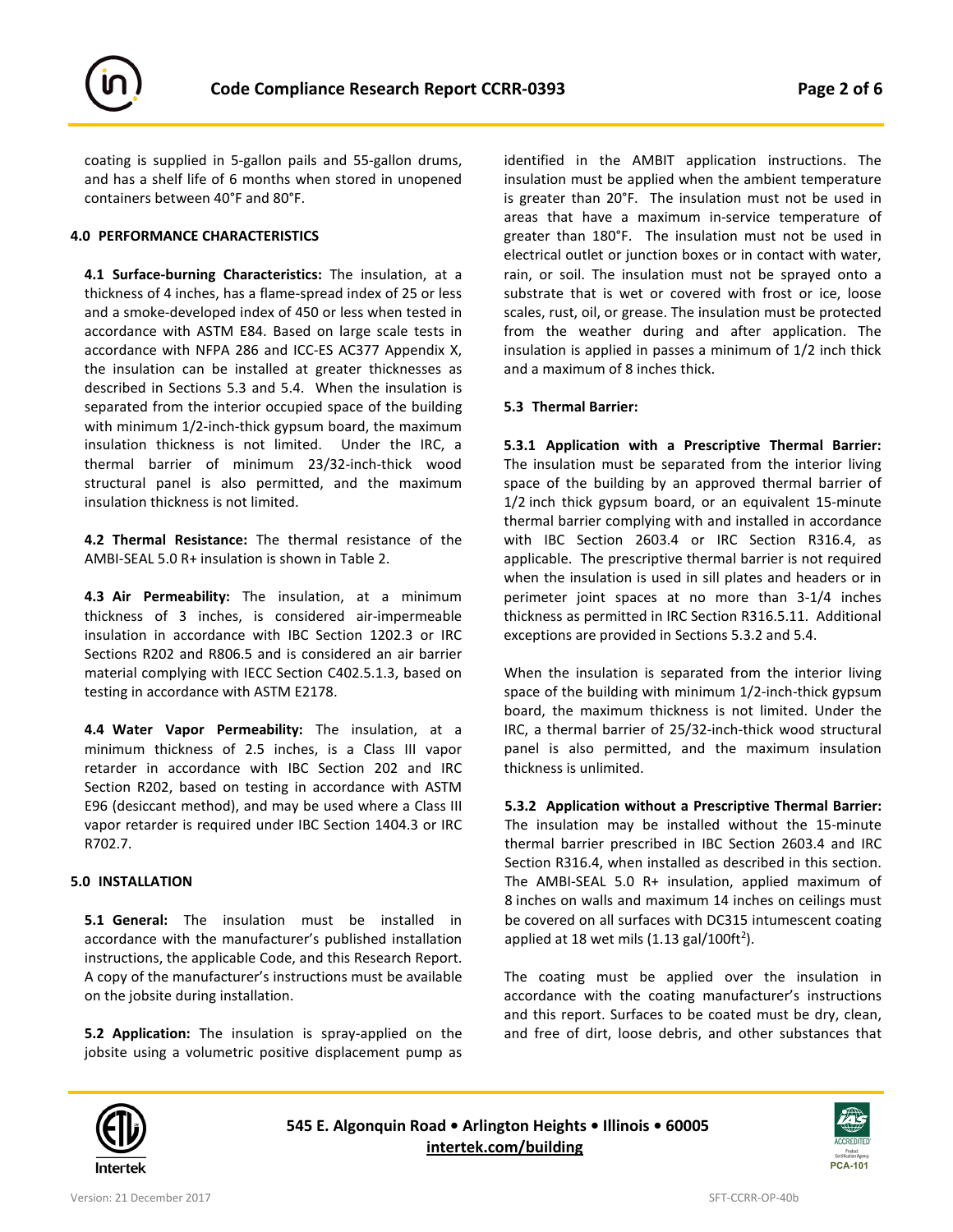

could interfere with adhesion of the coating. The coating is applied with low-pressure airless spray equipment.

**5.4 Attics and Crawl Spaces:** The insulation may be applied in attics and crawl spaces as described in 5.4.1, 5.4.2, or 5.4.3. When the insulation is installed in an attic or crawlspace in accordance with this section, a thermal barrier is not required between the insulation and the attic or crawl space but is required between the insulation and the interior living space. Attics and crawl spaces must be ventilated in accordance with the applicable Code.

**5.4.1 Application with a Prescriptive Ignition Barrier:** When the insulation is installed within attics and crawl spaces where entry is made only for service of utilities, the ignition barrier must be installed in accordance with IBC Section 2603.4.1.6, or IRC Section R316.5.3 or R316.5.4, as applicable. The ignition barrier must be consistent with the requirements for the type of construction required by the applicable Code and must be installed such that the foam plastic insulation is not exposed.

**5.4.2 Application without a Prescriptive Ignition Barrier:** The insulation may be installed in attics and crawl spaces without the ignition barrier prescribed in IBC Section 2603.4.1.6 and IRC Sections R316.5.3 and R316.5.4, subject to the following conditions:

- a. Entry to the attic or crawl space is only to service utilities, and no storage is permitted.
- b. There are no interconnected attic or crawl space areas.
- c. Air in the attic or crawl space is not circulated to other parts of the building.
- d. Under-floor (crawl space) ventilation is provided when required by IBC Section 1202.4 or IRC Section R408.1, as applicable.
- e. Attic ventilation is provided when required by IBC Section 1202.2.1 or IRC Section R806, except when airimpermeable insulation is permitted in unvented attics in accordance with IBC Section 1202.3 or IRC Section R806.5.
- f. Combustion air is provided in accordance with IMC (International Mechanical Code) Section 701.

The insulation may be spray-applied to the underside of the roof sheathing and/or rafters in attics; the underside of wood floors in crawl spaces; and to vertical surfaces in both attics and crawl spaces, as described in this section. The thickness of the insulation applied to the underside of horizontal surfaces must not exceed 14 inches, and to vertical surfaces must not exceed 8-1/2 inches. The insulation must be covered on all exposed surfaces with one of the following coatings:

- a. DC315 intumescent coating: Apply coating at a nominal thickness of 4 wet mils (0.25 gal/100 ft<sup>2</sup>).
- b. FS-IB™ intumescent coating: Apply coating at a nominal thickness of 5 wet mils (0.29 gal/100 ft<sup>2</sup>).

The coatings are applied with low-pressure airless spray equipment in accordance with the coating manufacturer's instructions and this report. Surfaces to be coated must be dry, clean, and free of dirt, loose debris, and other substances that could interfere with the adhesion of the coating.

**5.4.2.1 Use on Attic Floors:** The insulation may be applied between and over the joists in attic floors to a maximum thickness of 8-1/2 inches and must be covered with intumescent coating as described in Section 5.4.2. The insulation must be separated from the interior occupied space by an approved thermal barrier.

**Exception:** If installed in the attic floor only, the ignition barrier required in IBC 2604.4 and IRC R316.5.2 may be omitted and the insulation may be fully exposed with no covering at a maximum thickness of 14 inches, based on testing in accordance with ASTM E970. The insulation must be separated from the interior occupied space of the building by an approved thermal barrier.

**5.4.3 Unvented Attics:** AMBIT has conducted end use configuration testing (per IBC Section 2603.9 and IRC Section R316.6) and analysis to qualify the use of AMBI-SEAL 5.0 R+ insulation without a prescriptive ignition barrier, or intumescent coating, in unvented attics conforming with IBC Section 1202.3 or IRC Section R806.5. The testing and analysis are described in Intertek Report 104349713SAT-010, dated October 30, 2020. The conclusions of that evaluation are as follows: When the insulation is applied in unvented attics conforming to IBC Section 1202.3 or IRC Section R806.5, the insulation may be applied to the underside of roof sheathing and/or rafters, and to vertical surfaces to a minimum thickness of 3-1/2 inches and a maximum thickness of 16 inches. The insulation may be left exposed to the attic without a prescriptive ignition barrier or an intumescent coating. The attic must have attic access complying with IRC Section R807, horizontally placed in the attic floor and opening outward toward the living space. For items penetrating the



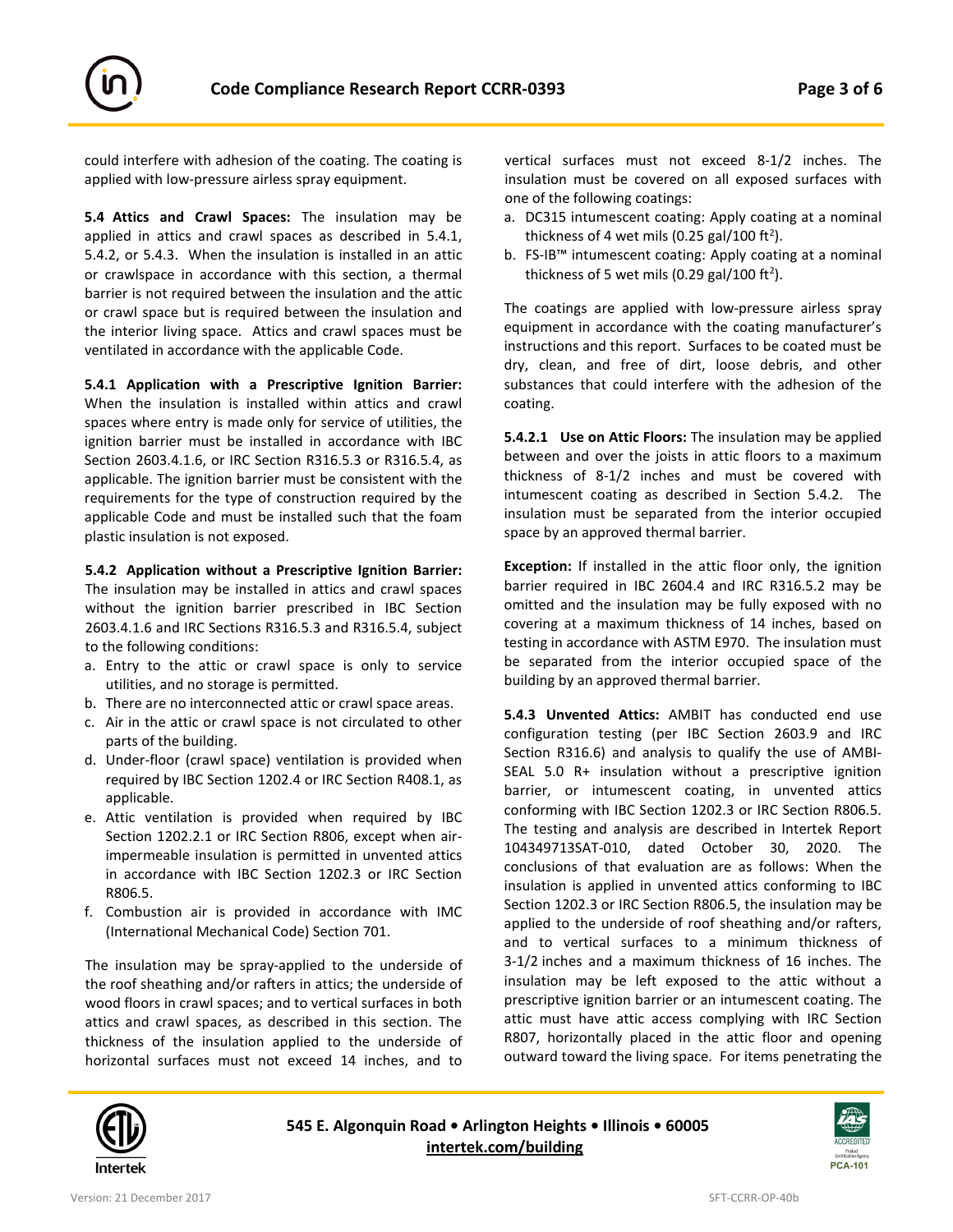



roof deck or walls, such as skylight wells or vents, the annular space must be covered with a minimum of 3 inches of insulation.

**5.5 Exterior Walls in Types I, II, III, and IV Construction:** The AMBI-SEAL 5.0 R+ insulation may be used in exterior walls of Types I, II, III, or IV construction complying with IBC Section 2603.5, when the assembly is as described in [Design Listing](https://bpdirectory.intertek.com/pages/DLP_SearchDetail.aspx?SpecID=58396) APL/FI 30-01. The potential heat of the insulation is  $3,858$  Btu/ft<sup>2</sup> based on a maximum 6-inch thickness.

## **6.0 CONDITIONS OF USE**

**6.1** Installation must comply with this Research Report, the manufacturer's published installation instructions, and the applicable Code. In the event of a conflict, this report governs.

**6.2** The insulation must be separated from the interior occupied space of the building by a thermal barrier as described in Section 5.3, except as described in Section 5.3.2 and 5.4.

**6.3** The insulation must not exceed the thicknesses noted in Sections 4.1, 5.3, and 5.4, as applicable.

**6.4** When AMBI-SEAL 5.0 R+ insulation is installed under the conditions of Section 5.4.3 of this report, the following conditions apply:

**6.4.1** Since the performance of the insulation, when installed in unvented attics without a Code-prescribed ignition barrier or an intumescent coating, is based on fire performance of an unvented attic, the installation must be approved by the Code official. The installation must conform with the provisions of Section 5.4.3, and Conditions a. through c. and Condition f of Section 5.4.2. A copy of the Intertek report (referenced in Section 7.0) must be provided to the Code official upon request.

**6.4.2** Signage shall be permanently affixed in the attic and shall be visible from all points within the attic. The sign shall state "Caution, this is an unvented attic by design. No modification may be made to this unvented condition. The attic shall not be vented. Holes into the unvented attic shall be immediately repaired and sealed. Penetrations of the ceiling or wall membrane between the unvented attic

and living space, other than the horizontal access hatch, must be protected in an approved manner. This unvented attic shall not be used for storage. See Intertek Code Compliance Research Report CCRR-0393 on the Intertek Website."

**6.5** Use of the insulation in areas where the probability of termite infestation is "very heavy" must be in accordance with IRC Section R318.4 or IBC Section 2603.8, as applicable.

**6.6** Walls must include a vapor barrier complying with the Code.

**6.7** Jobsite certification and labeling of the insulation must comply with IRC Section N1101.10, N1101.14, and IECC Sections C303.1 or R303.1 and R401.3, as applicable.

**6.8** The insulation is manufactured under a quality control program with inspections by Intertek Testing Services NA, Inc.

## **7.0 SUPPORTING EVIDENCE**

**7.1** Reports of tests in accordance with ASTM E84, ASTM E96, ASTM E2178, NFPA 259 NFPA 286, and NFPA 285.

**7.2** Data in accordance with the ICC-ES Acceptance Criteria for Spray-applied Foam Plastic Insulation (AC377), dated February 2020, including reports of tests in accordance with Appendix X.

**7.3** Data in accordance with ICC 1100 (2019).

**7.4** Research Reports for evaluation of data in accordance with ICC-ES Acceptance Criteria for Fire-protective Coatings Applied to Spray-applied Foam Plastic Insulation Installed without a Code-prescribed Thermal Barrier (AC456), dated October 2015.

**7.5** Intertek Product Evaluation Report No. 104349713SAT-010, October 30, 2020, "Application to Unvented Attic for Inclusion in an Intertek Code Compliance Research Report."

**7.6** Intertek Listing Report "AMBIT - AMBI-SEAL 5.0 R+ Spray-applied Polyurethane Foam Plastic Insulation", on the **Intertek Directory of Building Products**.



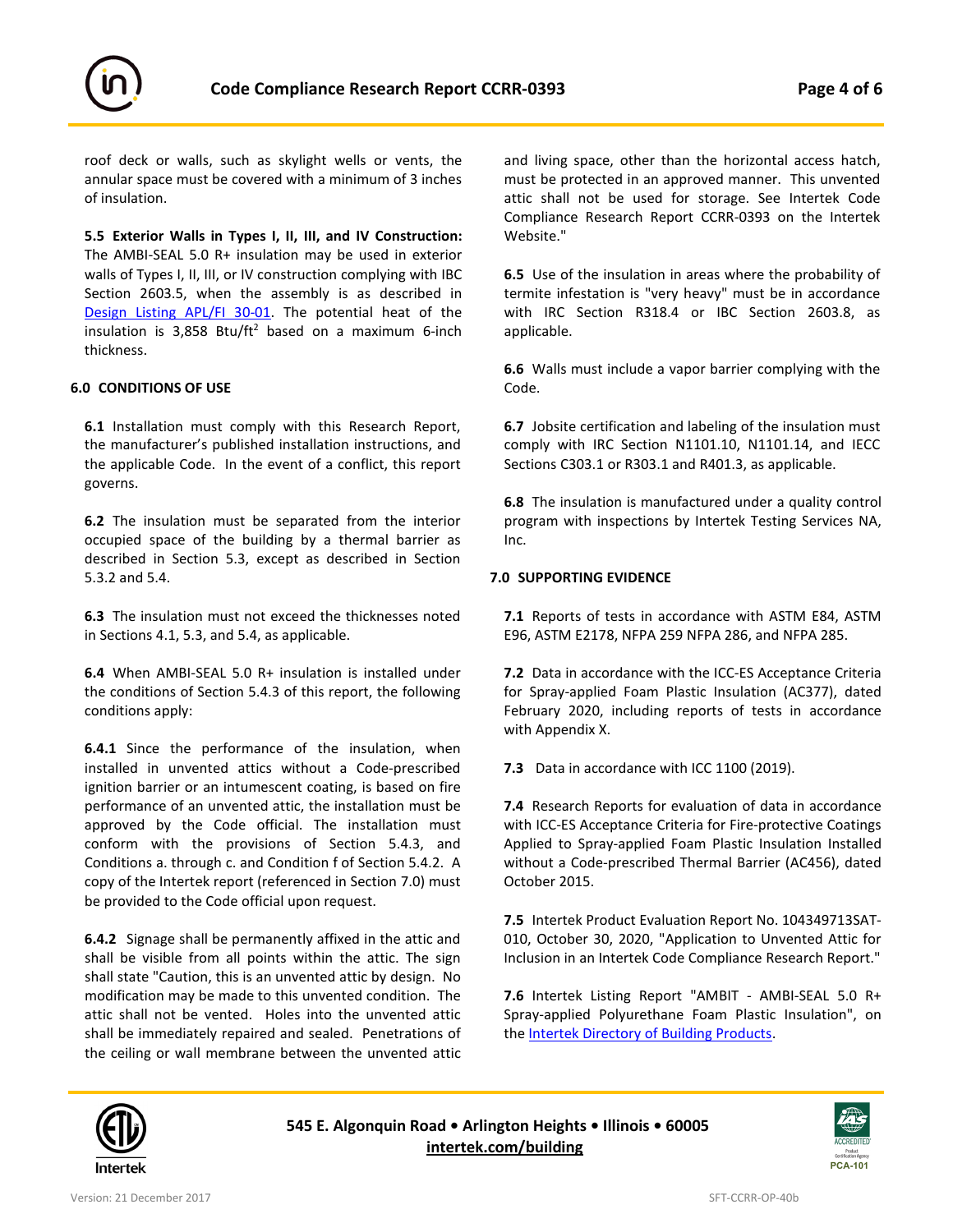

## **8.0 IDENTIFICATION**

The A and B components of the insulations described in this Research Report are identified with the manufacturer's name (AMBIT Polyurethane, LLC), address and telephone number; the product name; use instructions; the flame-spread and smoke-developed indices; the lot number; the Intertek Mark as shown below; and the Code Compliance Research Report number (CCRR-0393).



### **9.0 OTHER CODES**

This section is not applicable.

#### **10.0 CODE COMPLIANCE RESEARCH REPORT USE**

**10.1** Approval of building products and/or materials can only be granted by a building official having legal authority in the specific jurisdiction where approval is sought.

**10.2** Code Compliance Research Reports shall not be used in any manner that implies an endorsement of the product by Intertek.

10.3 Reference to the [https://bpdirectory.intertek.com](https://bpdirectory.intertek.com/pages/DLP_Search.aspx) is recommended to ascertain the current version and status of this report.

This Code Compliance Research Report ("Report") is for the exclusive use of Intertek's Client and is provided pursuant to the agreement between Intertek and its Client. Intertek's responsibility and liability are limited to the terms and conditions of the agreement. Intertek assumes no liability to any party, other than to the Client in accordance with the agreement, for any loss, expense or damage occasioned by the use of this Report. Only the Client is authorized to permit copying or distribution of this Report and then only in its entirety, and the Client shall not use the Report in a misleading manner. Client further agrees and understands that reliance upon the Report is limited to the representations made therein. The Report is not an endorsement or recommendation for use of the subject and/or product described herein. This Report is not the Intertek Listing Report covering the subject product and utilized for Intertek Certification and this Report does not represent authorization for the use of any Intertek certification marks. Any use of the Intertek name or one of its marks for the sale or advertisement of the tested material, product or service must first be approved in writing by Intertek.



**545 E. Algonquin Road • Arlington Heights • Illinois • 60005 [intertek.com/building](http://www.intertek.com/building/)**